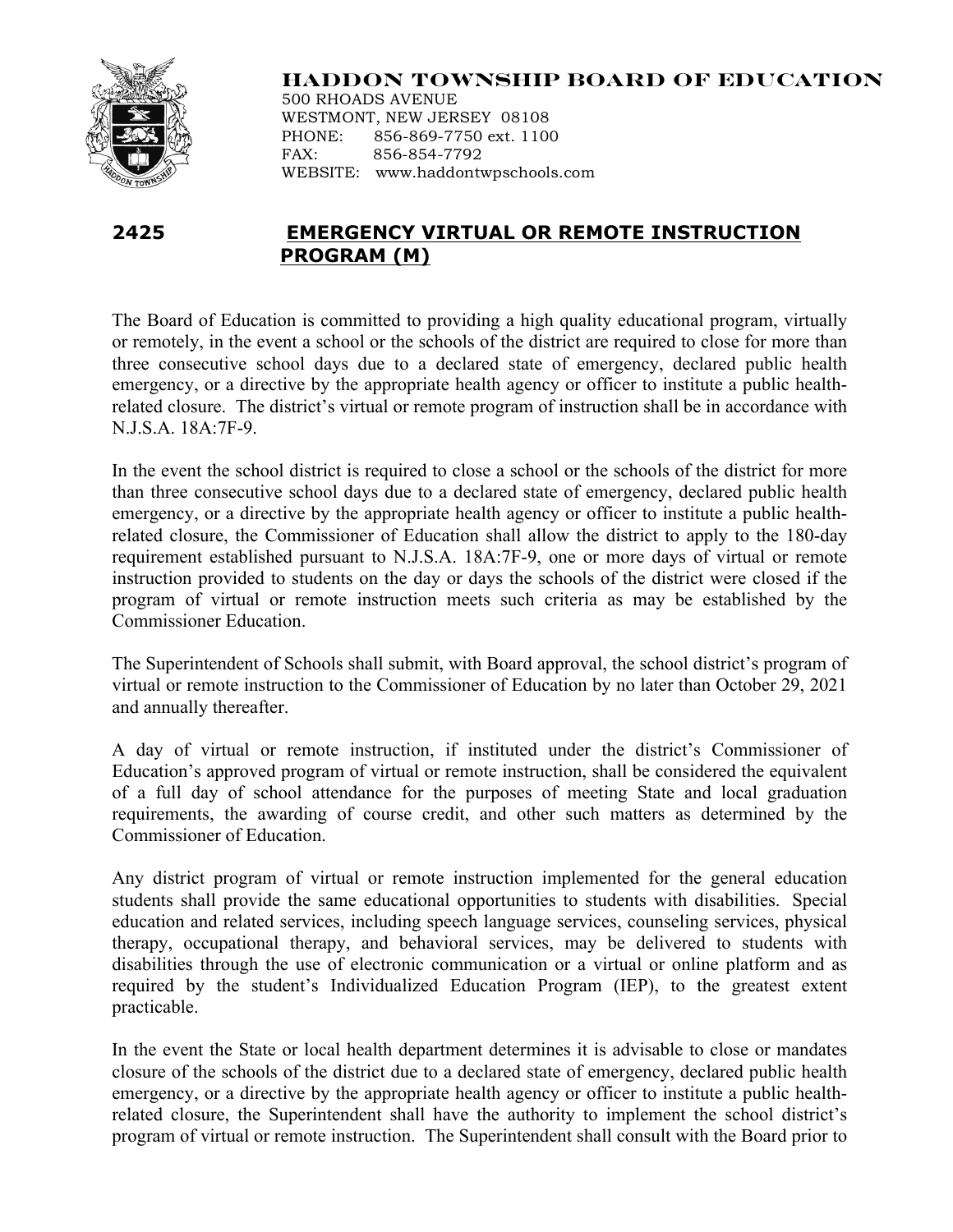such decision, if practicable. The Superintendent shall ensure that students, parents, staff, and the Board are informed promptly of the Superintendent's decision.

Nothing in N.J.S.A. 18A:7F-9 and this Policy shall be construed to limit, supersede or preempt rights, privileges, compensation, remedies, and procedures afforded to public employees or a collective bargaining unit under Federal or State law or any provision of a collective bargaining agreement entered into by the school district.

In the event of the closure of a school or the schools of the district due to a declared state of emergency, declared public health emergency, or a directive by the appropriate health agency or officer to institute a public health-related closure for a period longer than three consecutive school days:

1. District employees shall be entitled to compensation, benefits, and emoluments pursuant to the provisions of N.J.S.A.  $18A:7F-9$  e.(1) and (2).

2. The district shall continue to make payments of benefits, compensation, and emoluments pursuant to the terms of a contract with a contracted service provider in effect on the date of the closure as if the services for such benefits, compensation, and emoluments had been provided, and as if the school facilities had remained open pursuant to the provisions of N.J.S.A. 18A:7F-9 e.(3).

3. The district shall be obligated to make payments for benefits, compensation, and emoluments and all payments required pursuant to N.J.S.A. 18A:6-51 et seq., to an educational services commission, county special services school district, and a jointure commission, and under any shared services agreement and cooperative contract entered into with any other public entity pursuant to the provisions of N.J.S.A. 18A:7F-9 e.(4).

4. An educational services commission, county special services school district, and a jointure commission shall continue to make payments of benefits, compensation, and emoluments pursuant to the terms of a contract with a contracted service provider or a shared services agreement in effect on the date of the closure as if the services for such benefits, compensation, and emoluments had been provided, and as if the school facilities had remained open pursuant to the provisions of N.J.S.A. 18A:7F-9 e.(4).

The provisions of N.J.S.A. 18A:7F-9.e.(1) through (4) shall not apply to any employee whose weekly hours of work are reduced, and to whom unemployment benefits are provided, pursuant to a shared work program approved pursuant to the provisions of N.J.S.A. 43:21-20.3 et seq. A contracted service provider, educational services commission, county special services school district, or jointure commission shall notify the district with which it has entered into a contract to provide services of its intent to reduce the hours of work of its employees pursuant to a shared work program approved pursuant to the provisions of N.J.S.A. 43:21-20.3 et seq.

1. Notwithstanding the provisions of N.J.S.A. 18A:7F-9 e.(3), if a contracted service provider reduces the amount that it pays to its employees providing services to a school district, and that reduction is the result of a reduction of workhours of those employees made pursuant to a shared work program approved pursuant to the provisions of N.J.S.A. 43:21-20.3 et seq., then the